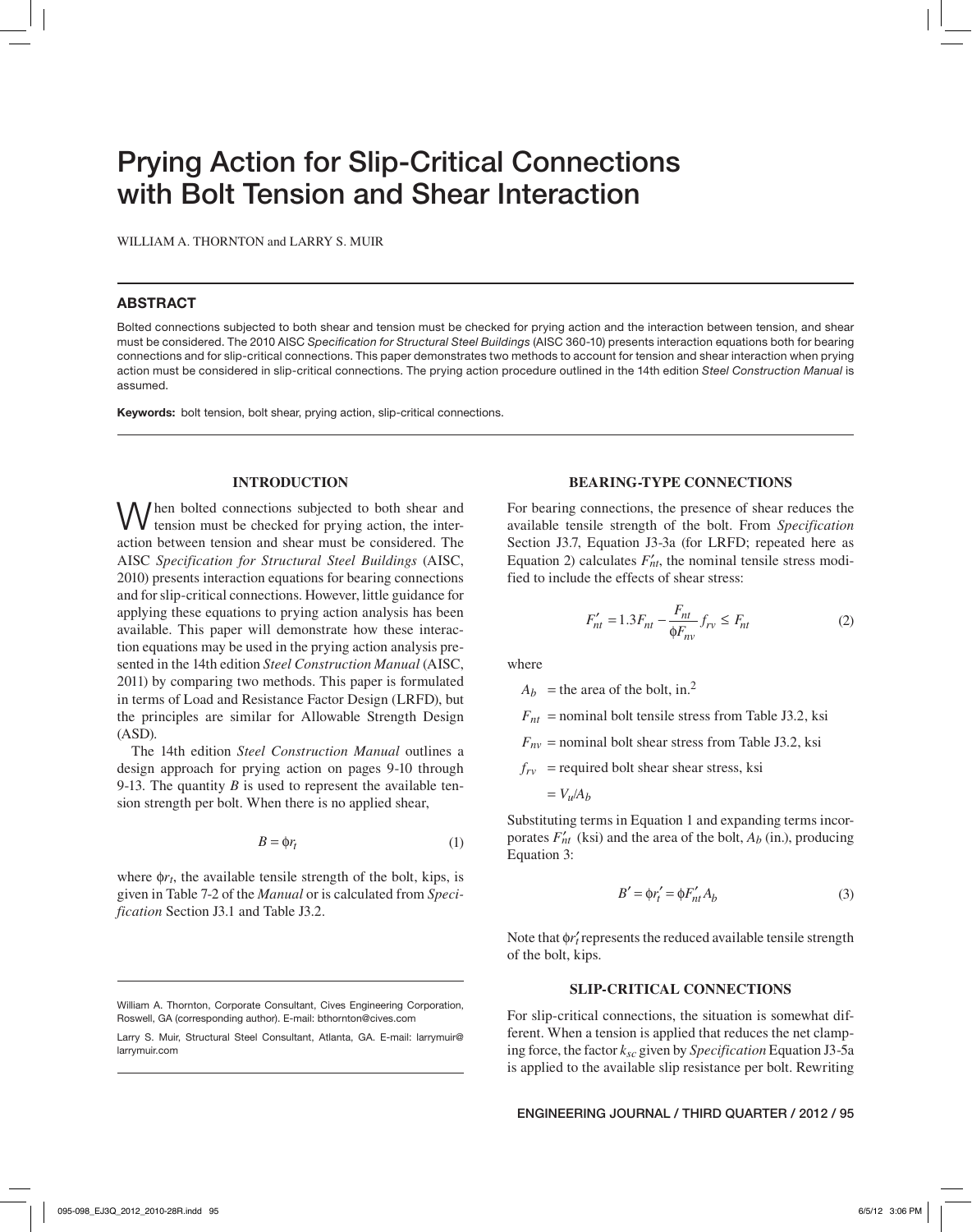Equation J3-5a for *ksc* in terms of required tension force per bolt (rather than total tension force) and applying the factor to  $\phi r_v$  produces Equation 4 for  $\phi r'_v$ , the shear strength per bolt reduced by the applied tension:

$$
\phi r_{\nu}^{\prime} = \phi r_{\nu} \left( 1 - \frac{T_u}{T_e} \right) \text{ with } T_u \le \min \{ \phi r_t, T_e \}
$$
 (4)

where

 $T_e$  = the expected mean pretension per bolt, kips

$$
=D_u T_b
$$

- $T_u$  = required tension force per bolt, kips
- $\phi r_v$  = available shear strength per bolt for slip-critical connections, kips (*Manual* Table 7-3)
- *Tb* = minimum bolt pretension, kips (*Specification* Table J3.1)
- $D_u$  = calibration factor, usually 1.13 (*Specification* Section J3.8)

In Equation 4, the limit on  $T_u$  is necessary because  $T_e$  is less than ϕ*rt* for ASTM A325 bolts with diameters larger than 1 in. This anomaly occurs because the 2010 *Specification* uses a minimum specified tensile strength of 120 ksi for all ASTM A325 bolt diameters. However, the ASTM A325 standard uses 120 ksi for bolts up to and including 1-in. diameter and then uses 105 ksi for larger bolts. The pretension values  $(T_b)$  in *Specification* Table J3.1 are based on the ASTM values, while *Specification* Table J3.2 uses 120 ksi "across-the-board" for all ASTM A325 bolt diameters. The difference occurs only for ASTM A325 bolts; for ASTM A490 bolts, both Table J3.1 and Table J3.2 are based on the ASTM minimum tensile strength value of 150 ksi.

Note that in *Specification* Table J3.2, the values of *Fnt* are 75% of the bolt tensile strength *Fu*. Thus, for ASTM A325 bolts,  $F_{nt} = 0.75 \times 120$  ksi = 90 ksi and for ASTM A490 bolts,  $F_{nt} = 0.75 \times 150$  ksi = 113 ksi. The factor 0.75 is the ratio of the threaded area to the shank area.

For bearing connections, Equation 3 produces a reduced available tensile strength, ϕ*r*′ *t*, due to the presence of shear, *Vu*. For slip-critical connections, Equation 4 produces a reduced shear strength, ϕ*rv*′, due to the presence of applied bolt tension, *Tu*.

Note that in Equation 4,  $T_u$  does not include the prying force, *q*. The reason for this is that the total faying surface compression force is not reduced by *q*. The bolt tension, *Tu*, is increased by *q*, but an equal and opposite *q* acts as an additional compression force on the faying surface. Thus, the slip-critical shear resistance—while reduced by the applied tension,  $T_u$ —is unaffected by the prying force,  $q$ .

96 / ENGINEERING JOURNAL / THIRD QUARTER / 2012

The slip-critical interaction Equation 4 may be mathematically rearranged to produce Equation 5:

$$
\phi r'_t = T_e \left( 1 - \frac{V_u}{\phi r_v} \right) \le \min \left\{ \phi r_t, T_e \right\} \text{ with } V_u \le \phi r_v \tag{5}
$$

where  $V_u$  is the applied shear per bolt, kips, and all other terms are as previously defined. Similar to Equation 3,  $B' = \phi r'_t$ ; thus, Equation 5 produces the value *B'* required for prying action calculations.

In spite of its mathematical relationship to Equation 4, Equation 5 does not accurately represent the physical behavior of slip-critical connections. The reason that *Specification* Equation J3-5a (Equation 4 of this paper) is written in terms of a reduced shear stress is as follows: while  $T_u$ affects slip-critical connection shear strength per bolt as shown in Equation 4, applied shear, *Vu*, does not affect the tensile strength of the bolt in quite the same manner, even though Equation 5 would indicate otherwise. The reason for this lies in the physical behavior of slip-critical connections. Connection shear  $V_u$  is carried by the faying surface through friction—rather than by the bolt shank as Equation 5 appears to indicate—until slip occurs. Thus, the bolt itself "sees" no shear until the connection slips, and its tensile strength is consequently unaffected until slip. Once slip occurs, bearing interaction Equation J3-3a from the *Specification* and Equations 2 and 3 of this paper must be used.

# **SOLUTION STRATEGIES**

**Method A.** Use the mathematically inverted *Specification* Equation J3-5a, rearranged as Equation 5, to solve for *B*′ for use in prying action calculations:

$$
B' = \phi r'_t = T_e \left( 1 - \frac{V_u}{\phi r_v} \right) \le \min \{ \phi r_t, T_e \}
$$

As previously discussed, this approach does not capture the physical behavior of the connection because it does not account for the pre-slip condition. However, Equation 5 provides a conservative solution. This approach has been previously presented the literature by Thornton (1985), Brockenbrough (2006) and Tamboli (2010).

**Method B.** Account for pre-slip and post-slip behavior as follows:

*Step 1* Calculate the slip-critical shear strength as reduced by the applied tension, using Equation 4:

$$
\phi r_{v}^{\prime} = \phi r_{v} \left( 1 - \frac{T_{u}}{T_{e}} \right) \text{with } T_{u} \le \min \{ \phi r_{t}, T_{e} \}
$$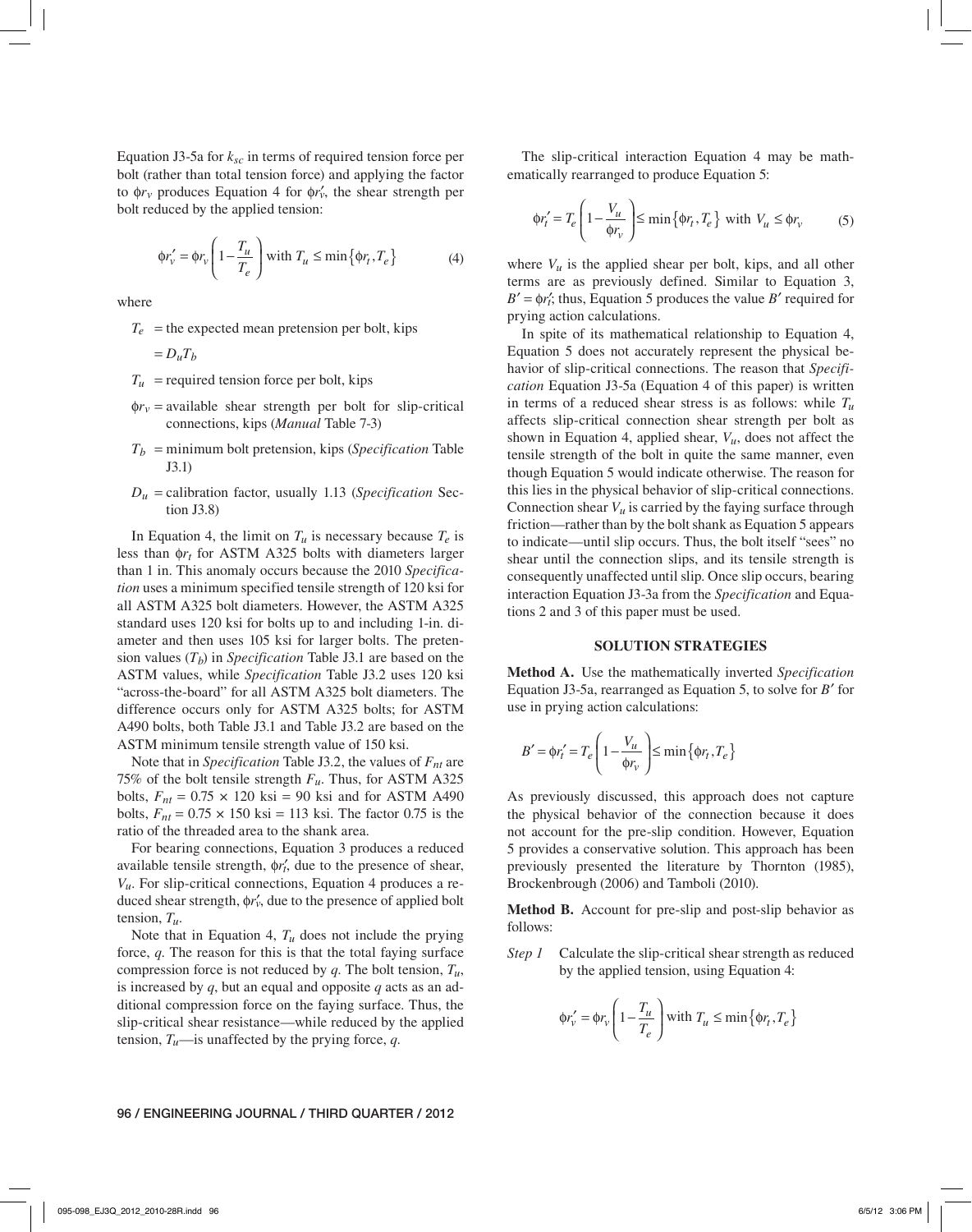- *Step 2* If  $\phi r_v' < V_u$ , the slip-critical shear strength is insufficient and the connection fails.
- *Step 3* If  $\phi r'_v \ge V_u$ , the connection is in the "pre-slip" state. Use Equations 2 and 3 to calculate *B*′ for the postslip state (bearing):

$$
B' = \phi r'_t = \phi F'_{nt} A_b
$$
  

$$
F'_{nt} = 1.3F_{nt} - \frac{F_{nt}}{\phi F_{nv}} f_{rv} \le F_{nt}
$$

Once the value *B*′ is determined, the calculations follow the process outlined in the 14th edition *Manual* for both methods.

#### **EXAMPLE**

Given: ASTM A325 bolts, <sup>7</sup><sub>8</sub>-in. diameter, slip-critical, Class A faying surface, oversize holes, threads included in the shear plane.  $V_u = 5.56$  kips/bolt and  $T_u = 22.0$  kips/bolt.

*Du* = 1.13 from *Specification* Section J3.8

 $T_b$  = 39 kips from *Specification* Table J3.1

 $T_e$  =  $D_u \times T_b$  = 1.13  $\times$  39 = 44.1 kips

 $\phi r_v = 11.2$  kips from *Manual* Table 7-3

*Fnv* = 54 ksi from *Specification* Table J3.2

ϕ*rt* = 40.6 kips from *Manual* Table 7-2

*Fnt* = 90 ksi from *Specification* Table J3.2

#### **Solution A:**

From Equation 5,

$$
B' = \phi r_t' = T_e \left( 1 - \frac{V_u}{\phi r_v} \right)
$$
  
\n
$$
B' = 44.1 \text{ kips} \left( 1 - \frac{5.56 \text{ kips}}{11.2 \text{ kips}} \right)
$$
  
\n= 22.2 kips/bolt  $\leq \phi r_t = 40.6 \text{ kips/bolt } OK$ 

Use  $B' = 22.2$  kips/bolt.

#### **Solution B:**

*Step 1* Check Equation 4:

$$
\phi r_{v}^{\prime} = \phi r_{v} \left( 1 - \frac{T_{u}}{T_{e}} \right) \text{ with } T_{u} \le \min \{ \phi r_{t}, T_{e} \}
$$

$$
T_u \le \min\{\phi_{T_t}, T_e\}
$$
  

$$
\le \min\{40.6 \text{ kips}, 44.1 \text{ kips}\} = 40.6 \text{ kips}
$$

 $T_u = 22.0$  kips  $\leq 40.6$  kips **OK** 

$$
\phi r_v' = 11.2 \text{ kips} \left( 1 - \frac{22.0 \text{ kips}}{44.1 \text{ kips}} \right)
$$

$$
= 5.56 \text{ kips/bolt}
$$

*Step 2*  $\phi r_v' = 5.56$  kips  $\ge V_u = 5.56$  kips **OK to proceed** 

*Step 3* Calculate  $F'_{nt}$  using Equation 3:

$$
F'_{nt} = 1.3F_{nt} - \frac{F_{nt}}{\Phi F_{nv}} f_{rv} \le F_{nt}
$$
  
= 1.3(90 ksi) - \frac{90 ksi}{(0.75)(54 ksi)} \left(\frac{5.56 \text{ kips/bolt}}{0.601 \text{ in.}^2}\right)  
= 96.4 ksi  
 $F'_{nt}$  = 96.4 ksi >  $F_{nt}$  = 90 ksi  
Use  $F'_{nt}$  = 90 ksi.

Calculate *B*′ using Equation 2:

$$
B' = \phi r'_t = \phi F'_{nt} A_b
$$
  
= (90 ksi)(0.75)(0.601 in.<sup>2</sup>)  
= 40.6 kips/bolt  $\leq \phi r_t = 40.6$  kips/bolt **OK**

Use  $B' = 40.6$  kips/bolt.

# **SUMMARY AND CONCLUSIONS**

Method A gives  $B' = 22.2$  kips/bolt while Method B gives  $B' = 40.6$  kips/bolt. Method A is conservative but does not capture the pre-slip/post-slip phenomenon. Method B captures the pre-slip/post-slip phenomenon and is less conservative. The authors recommend the use of Method B because it is based on a mathematical model that more closely resembles the connection behavior.

Kulak et al. (1987) indicate that, at ultimate loads, the effects of prying will be the same regardless of whether the bolts are pretensioned or not. This observation further supports the use of Method B. Another observation by the authors of this paper suggests that Method B may also prove to be overly conservative in practice. This point is easiest to see if we transition to ASD and look at service loads. *Specification* Equation J3-1 calculates the tensile strength of bolts using  $\Omega = 2.00$ . Tension service loads,  $T_a$ , must satisfy the following:

$$
T_a \le \frac{R_n}{\Omega} = \frac{F_{nt}A_b}{\Omega} = \frac{0.75F_uA_b}{2.00} = 0.375F_uA_b
$$

The specified pretension values from *Specification* Table J3.1 are approximately 70% of the tensile strength of the

# ENGINEERING JOURNAL / THIRD QUARTER / 2012 / 97